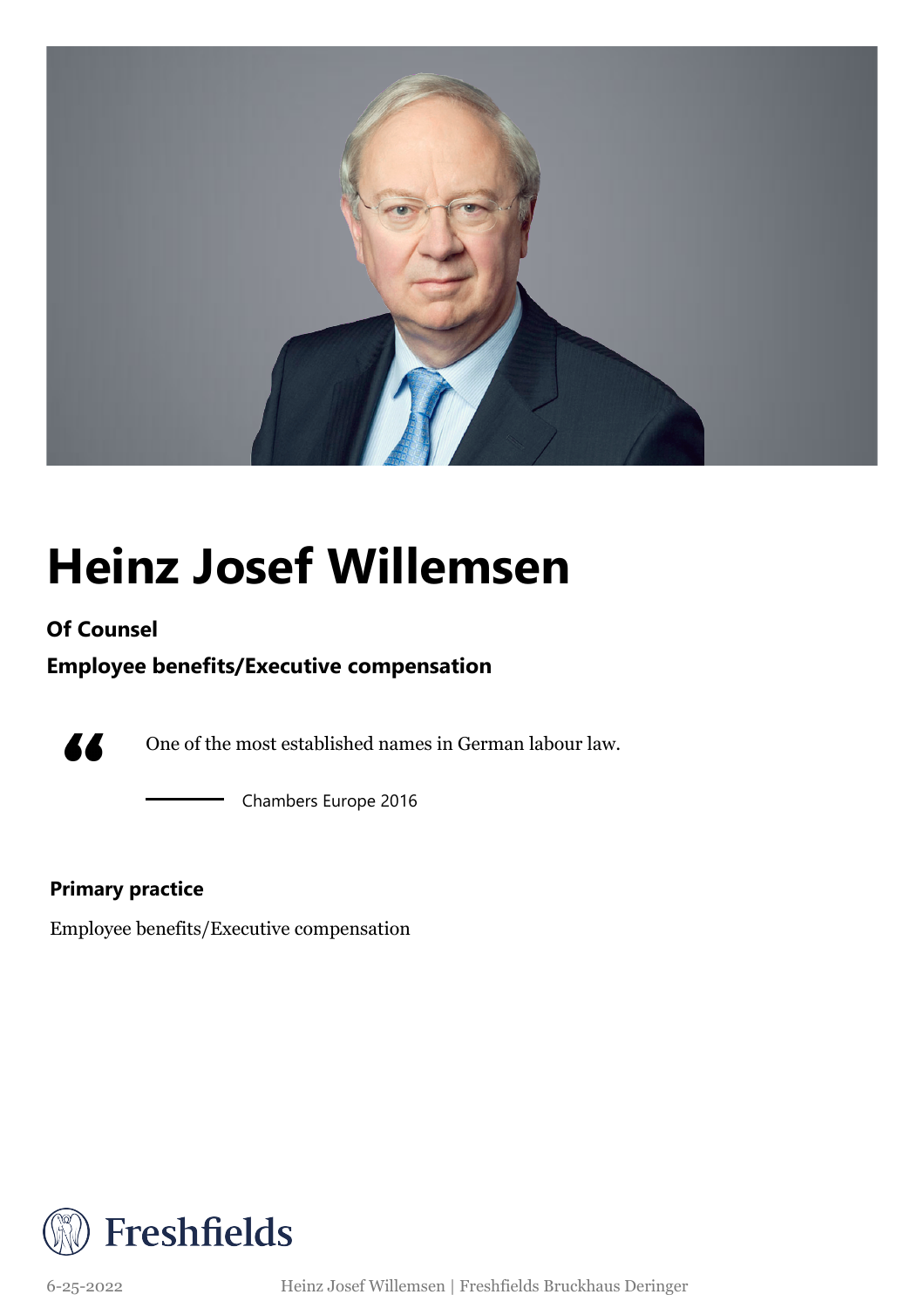# **About Heinz Josef Willemsen**

**Heinz Josef deals with highly sensitive employment issues, particularly involving the reorganisation, merger and transfer of business units.**

He also advises supervisory and executive boards during negotiations and litigation with work councils and trade unions, handling difficult matters with tact and discretion.

Clients, who tend to be large and medium-sized German and international companies, trust him to deliver the required commercial outcome without compromising brand reputation or employee relations.

He speaks German and English.

### **Recent work**

• Doing high-volume pensions restructurings and litigation work for German Becks

# **Qualifications**

### **Education**

• University of Cologne, Germany (Dr jur)

### **Professional memberships**

- Board member of the German Bar Association (*Deutscher Anwaltverein*)
- Member of its Committee for Employment Law

### **Additional responsibilities**

- Honorary professorship, University of Bochum, Germany
- Gives Heinz Josef lectures at the University of Bochum